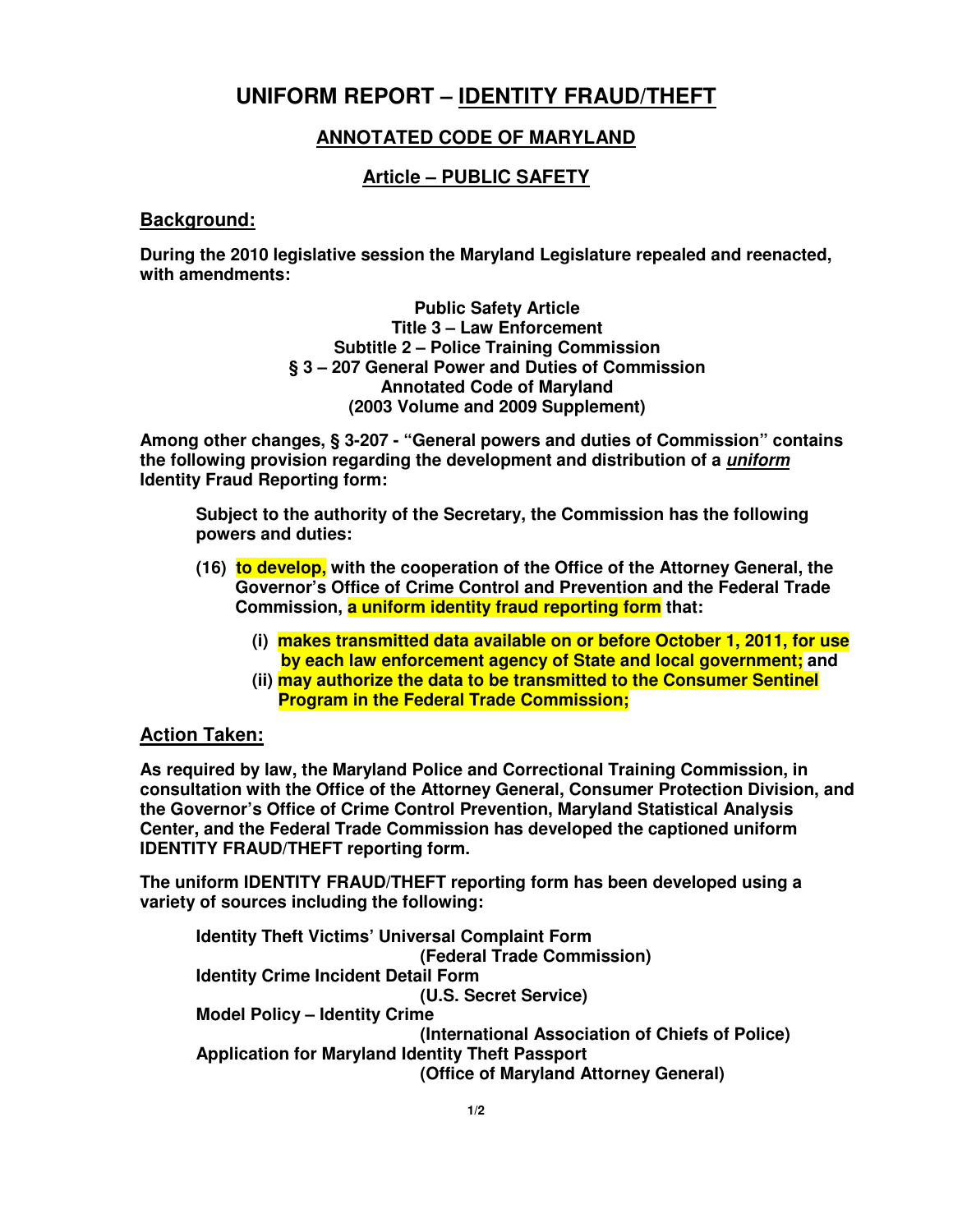## **INSTRUCTIONS FOR COMPLETING FORM**

- **PAGE 1 LINES # 1-2: Reporting Agency Identifiers.**
- **PAGE 1 LINE # 3: Agency Complaint/Case Number.**
- **PAGE 1 LINE # 4: Date report taken.**
- **PAGE 1 LINES # 5-11: Victim Identification to be completed as indicated on form.**
- **PAGE 2 BLOCK # 12: Determine if document/information was stolen or lost.**
- **PAGE 2 BLOCKS # 13-14: To be completed as indicated on form.**
- **PAGE 2 BLOCK # 15: Determine HOW victim discovered theft/compromise occurred check all that apply.**
- **PAGE 2 BLOCK # 16: Determine identity information/item compromised check all that apply.**
- **PAGE 3 BLOCK # 17: Determine from victim if information/identity was used to:** 
	- **establish NEW account;**
	- use an *EXISTING* account;

- **Note: Use separate pages if multiple/additional accounts are involved.** 

- **PAGE 4 BLOCK # 18: Obtain a detailed narrative from victim to include as much of the information contained in BLOCK # 18 as possible. Use additional page(s) if necessary.**
- **PAGE 5 BLOCK # 19: Determine from victim the names/identities of any "potential suspect(s).**
- **PAGE 5 LINE # 20: To be completed as indicated on form.**
- **PAGE 5 LINE # 21: To be completed as indicated on form if known.**
- **PAGE 6 BLOCK # 22: Page to be given to victim as reference/resource:** - **Note: Reporting officer should explain options/recommended actions to the victim if necessary.**

## **ANNOTATED CODE OF MARYLAND**

**CR § 8-304. REPORT. (a) Contact local law enforcement agency. – A person who knows or reasonably suspects that the person is a victim of identity fraud, as prohibited under this subtitle, may contact a local law enforcement agency that has jurisdiction over: (1) any part of the county in which the person lives; or, (2) any part of the county in which the crime occurred. (b) Preparation of report. – After being contacted by a person in accordance with subsection(a) of this section, a local law enforcement agency shall promptly: (1) prepare and file a report of the alleged identity fraud; and, (2) PROVIDE A COPY OF THE REPORT TO THE VICTIM.**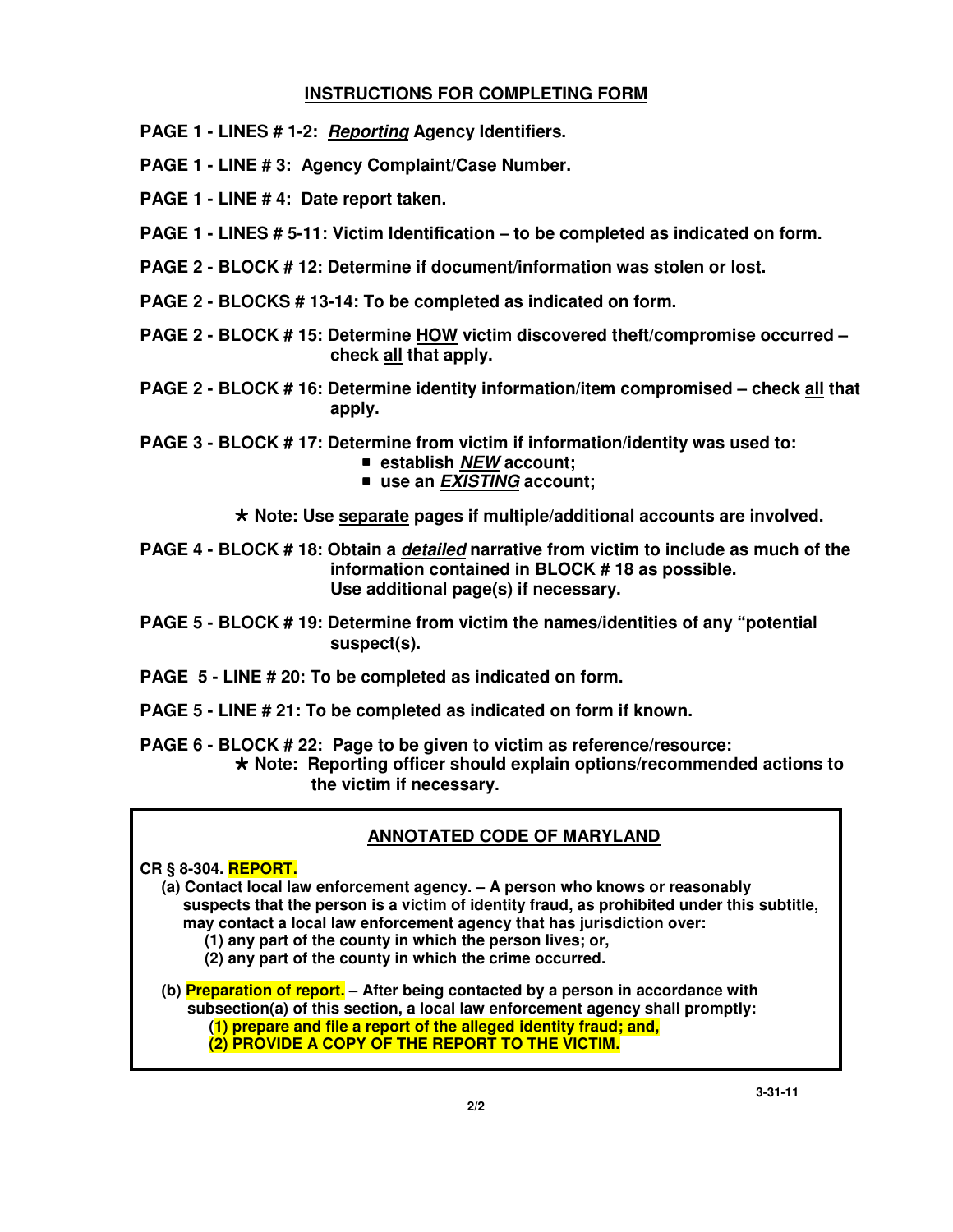| UNIFORM IDENTITY FRAUD/THEFT REPORTING FORM                                             |         |                            |  |  |
|-----------------------------------------------------------------------------------------|---------|----------------------------|--|--|
| <b>LAW ENFORCEMENT AGENCY IDENTIFIERS/ADMINISTRATIVE INFORMATION</b>                    |         |                            |  |  |
| 1. AGENCY NAME:                                                                         |         | 2. REPORTING AGENCY ORI #: |  |  |
| 3. COMPLAINT/INCIDENT/REPORT#:                                                          |         | 4. DATE REPORT TAKEN:      |  |  |
| <b>VICTIM INFORMATION</b>                                                               |         |                            |  |  |
| 5. LEGAL NAME OF VICTIM AT TIME OF REPORT:                                              |         |                            |  |  |
| (last)                                                                                  | (first) | (middle)                   |  |  |
|                                                                                         |         |                            |  |  |
| 7. VICTIM CURRENT ADDRESS:                                                              |         |                            |  |  |
| (STREET NAME/APARTMENT#)                                                                |         |                            |  |  |
| (CITY)                                                                                  | (STATE) | (ZIP CODE)                 |  |  |
| 8. TELPHONE #:                                                                          |         |                            |  |  |
| (home)                                                                                  | (work)  | (cell - optional)          |  |  |
| 9. "E" MAIL ADDRESS (recommended/not required)                                          |         |                            |  |  |
| 10. DRIVER LICENSE INFORMATION:                                                         |         |                            |  |  |
| (number)                                                                                |         | (state of issuance)        |  |  |
| 11. VICTIM FULL LEGAL NAME AT TIME OF THEFT/DISCOVERY OF THEFT IF DIFFERENT FROM ABOVE: |         |                            |  |  |
| (last)                                                                                  | (first) | (middle)                   |  |  |

**1 OF 6**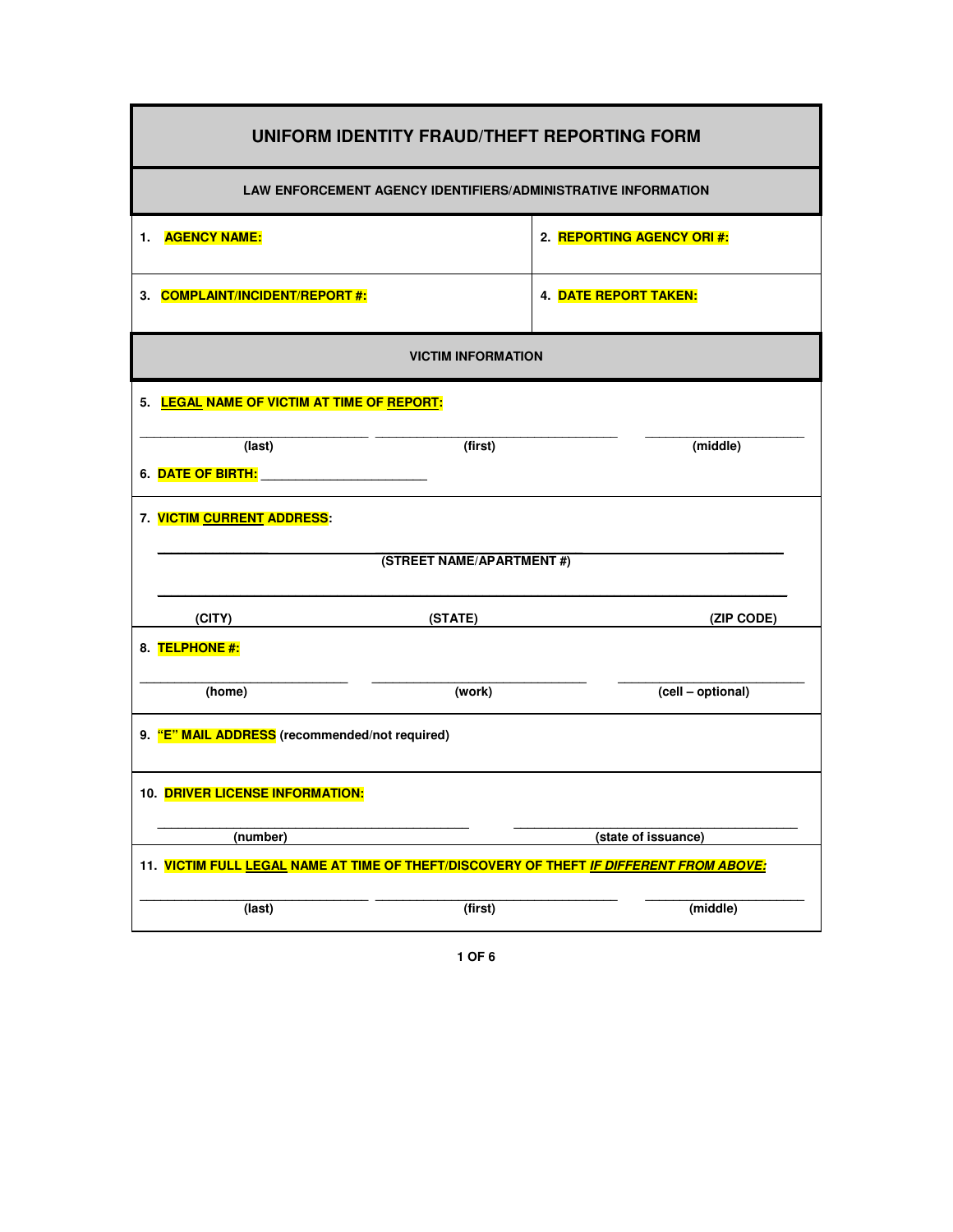| PERSONAL INFORMATION - IDENTITY THEFT/COMPROMISE SUMMARY                                                                                                                                                                                                                                                                                                                                                                                                                                                                                                                                                                                                                                                                                                                                                                                                                            |                                                                                                                                                                                                                                                                                         |  |  |  |
|-------------------------------------------------------------------------------------------------------------------------------------------------------------------------------------------------------------------------------------------------------------------------------------------------------------------------------------------------------------------------------------------------------------------------------------------------------------------------------------------------------------------------------------------------------------------------------------------------------------------------------------------------------------------------------------------------------------------------------------------------------------------------------------------------------------------------------------------------------------------------------------|-----------------------------------------------------------------------------------------------------------------------------------------------------------------------------------------------------------------------------------------------------------------------------------------|--|--|--|
| 12. DOCUMENT/INSTRUMENT/INFORMATION:<br>LOST _______ STOLEN<br>UNAUTHORIZED DISCLOSURE OF PERSONAL INFORMATION FROM OTHER RECORDS:<br>TYPE OF RECORD: TYPE OF RECORD                                                                                                                                                                                                                                                                                                                                                                                                                                                                                                                                                                                                                                                                                                                |                                                                                                                                                                                                                                                                                         |  |  |  |
| 13. DATE IDENTITY THEFT FIRST NOTICED/DISCOVERED:<br>AMOUNT OF <u>MONEY</u> SPENT TO DATE TO RESOLVE THEFT (ESTIMATE IF NOT SURE): \$<br>AMOUNT OF TIME SPENT TO DATE TO RESOLVE THEFT (ESTIMATE IF NOT SURE): _____<br>(HOURS)<br>14. LOCATION/ADDRESS IDENTITY THEFT/LOSS BELIEVED TO HAVE OCCURRED:                                                                                                                                                                                                                                                                                                                                                                                                                                                                                                                                                                              |                                                                                                                                                                                                                                                                                         |  |  |  |
| (CITY)                                                                                                                                                                                                                                                                                                                                                                                                                                                                                                                                                                                                                                                                                                                                                                                                                                                                              | (STREET)<br>(COUNTY) (STATE)<br>(ZIPCODE)                                                                                                                                                                                                                                               |  |  |  |
| 15. <b>IDENTITY THEFT/COMPROMISE DISCOVERED HOW (CHECK APPLICABLE):</b><br><b>SELF-INITIATED CREDIT REPORT CHECK</b><br>FRAUDULENT/UNAUTHORIZED ACCOUNT:<br><b>OPENED</b><br><b>USED</b><br><b>OVERDRAWN ACCOUNT</b><br><b>CREDIT REPORT FINDING BY FINANCIAL/OTHER INSTITUTION</b><br><b>NOTIFIED BY:</b><br>BANK/CREDIT UNION/OTHER TYPE OF FINANCIAL INSTITUTION<br>CREDIT CARD COMPANY/OTHER CREDITOR<br><b>BILL COLLECTION AGENCY/REPRESENTATIVE</b><br><b>INSURANCE COMPANY</b><br>UTILITY/TELEPHONE COMPANY<br><b>DENIED LOAN/CREDIT</b><br>ARRESTED/HAD WARRANT ISSUED/COMPLAINT FILED FOR CRIME DID NOT COMMIT<br>DRIVER'S LICENSE SUSPENDED FOR ACTS NOT COMMITTED<br><b>SUED FOR DEBT NOT INCURRED</b><br><b>DENIED EMPLOYMENT FOR FINANCIAL REASONS</b><br>THEFT OF MAIL/DIVERSION OF MAIL FROM ADDRESS<br><b>GARBAGE/RECYCLABLES GONE THROUGH</b><br>OTHER (DESCRIBE): |                                                                                                                                                                                                                                                                                         |  |  |  |
| 16. TYPE OF IDENTITY INFORMATION/ITEM COMPROMISED (CHECK APPLICABLE TYPES):<br><b>SOCIAL SECURITY NUMBER</b><br><b>DRIVER'S LICENSE</b><br><b>BIRTH CERTIFICATE/OTHER</b><br><b>RESIDENT ALIEN CARD</b><br><b>PASSPORT</b><br><b>EDUCATIONAL RECORDS</b><br><b>MEDICAL RECORDS</b><br><b>PROFESSIONAL RECORDS/LICENSE</b><br><b>INSURANCE RECORDS:</b><br><b>MEDICAL</b><br><b>OTHER (IDENTIFY TYPE):</b>                                                                                                                                                                                                                                                                                                                                                                                                                                                                           | UTILITIES/TELEPHONE RECORDS<br><b>ATM/BANK CARD</b><br><b>SAVINGS ACCOUNT</b><br><b>CREDIT CARD</b><br><b>CHECKING ACCOUNT</b><br><b>BROKERAGE/STOCK ACCOUNT</b><br><b>PERSONAL COMPUTER:</b><br><b>INTERNET PURCHASE</b><br><b>FILES HACKED</b><br><b>OTHER (PROVIDE INFORMATION):</b> |  |  |  |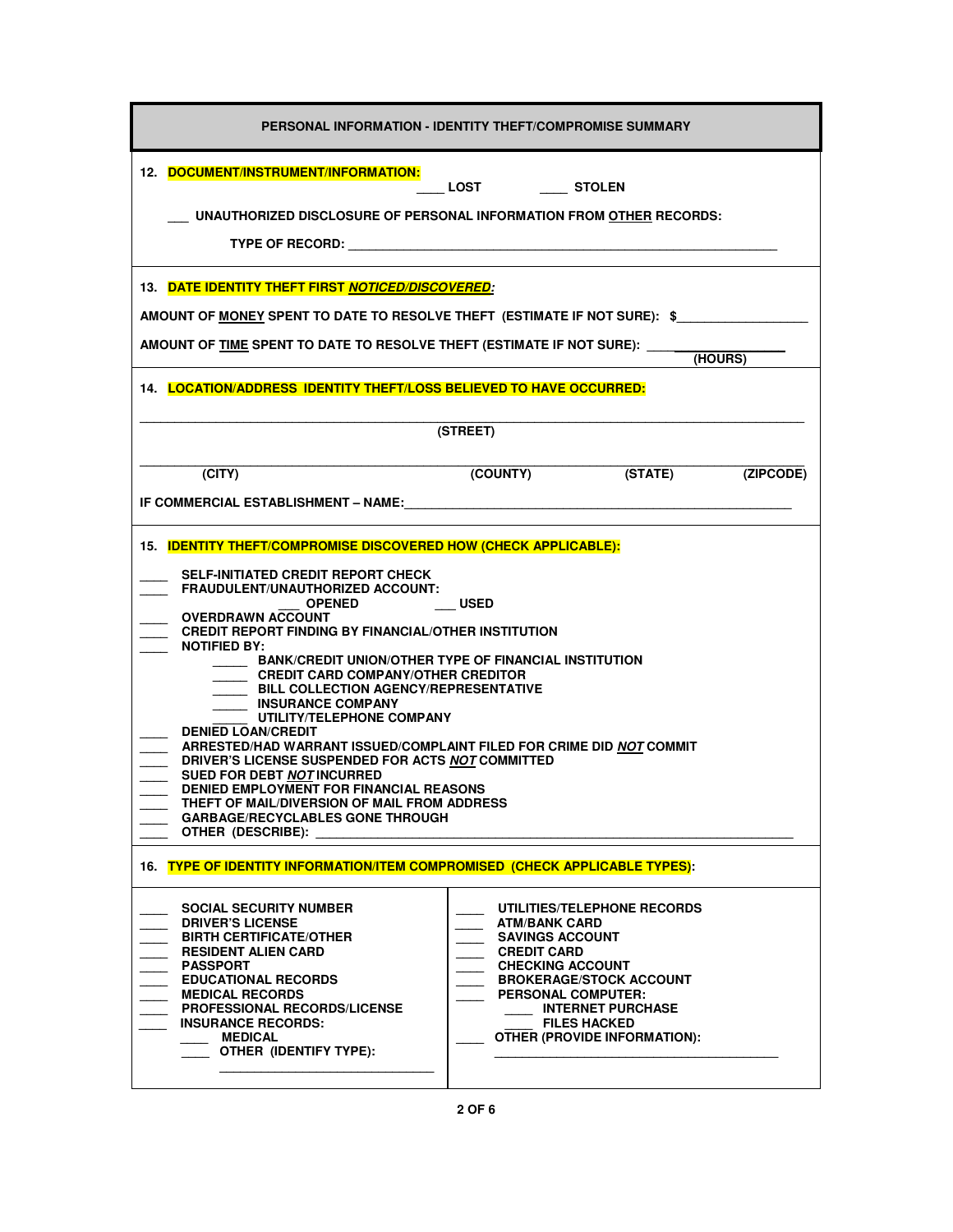| 17. HOW INFORMATION/IDENTITY WAS USED (CHECK APPLICABLE):                                                                                                                                                                           |
|-------------------------------------------------------------------------------------------------------------------------------------------------------------------------------------------------------------------------------------|
| <b>NEW</b> ACCOUNT:                                                                                                                                                                                                                 |
| FRAUDULENTLY ATTEMPTED TO OPEN <b>NEW</b> ACCOUNT (fill in applicable information)                                                                                                                                                  |
| FRAUDULENTLY OPENED <b>NEW</b> ACCOUNT (fill in applicable information)                                                                                                                                                             |
| <b>DATE OPENED:</b>                                                                                                                                                                                                                 |
|                                                                                                                                                                                                                                     |
|                                                                                                                                                                                                                                     |
| $\bullet$ ACCOUNT#:                                                                                                                                                                                                                 |
|                                                                                                                                                                                                                                     |
| ■ COMPANY ADRESS: ___________________                                                                                                                                                                                               |
| <b>COMPANY PHONE #:</b>                                                                                                                                                                                                             |
|                                                                                                                                                                                                                                     |
| <b>TYPE OF FRAUD/THEFT:</b>                                                                                                                                                                                                         |
| CASH OBTAINED: \$                                                                                                                                                                                                                   |
| <b>MERCHANDISE OBTAINED: \$</b>                                                                                                                                                                                                     |
| SERVICES OBTAINED:                                                                                                                                                                                                                  |
| GOVERNMENT BENEFITS;                                                                                                                                                                                                                |
| <b>MEDICAL SERVICES;</b>                                                                                                                                                                                                            |
| <b>OTHER:</b> The contract of the contract of the contract of the contract of the contract of the contract of the contract of the contract of the contract of the contract of the contract of the contract of the contract of the c |
| <b>EXISTING</b> ACCOUNT:<br>FRAUDULENTLY ATTEMPTED TO USE <b>EXISITING</b> ACCOUNT (fill in applicable information)<br>FRAUDULENTLY USED <b>EXISTING</b> ACCOUNT (fill in applicable information)                                   |
| $\blacksquare$ TYPE OF ACCOUNT: $\blacksquare$                                                                                                                                                                                      |
|                                                                                                                                                                                                                                     |
| $\bullet$ ACCOUNT #:                                                                                                                                                                                                                |
| • AMOUNT OBTAINED/CREDIT LIMIT: \$                                                                                                                                                                                                  |
| ■ COMPANY ADRESS: _____________________                                                                                                                                                                                             |
| $\blacksquare$ COMPANY PHONE #:<br><u> 1989 - Johann Barbara, markazar margolar (h. 1989).</u>                                                                                                                                      |
| OMPANY "E" MAIL ADDRESS:                                                                                                                                                                                                            |
| $\blacksquare$ ACCOUNT #: ______________                                                                                                                                                                                            |
| $\blacksquare$ DATE(S) ACCOUNT WAS USED:                                                                                                                                                                                            |
| <b>TYPE OF FRAUD/THEFT:</b>                                                                                                                                                                                                         |
| __ CASH OBTAINED: \$                                                                                                                                                                                                                |
| MERCANDISE OBTAINED: \$                                                                                                                                                                                                             |
| SERVICES OBTAINED:                                                                                                                                                                                                                  |
| <b>COVERNMENT BENEFITS</b>                                                                                                                                                                                                          |
| MEDICAL SERVICES                                                                                                                                                                                                                    |
|                                                                                                                                                                                                                                     |
|                                                                                                                                                                                                                                     |
| [LIST ADDITIONAL/MULTIPLE STOLEN/COMPROMISED ACCOUNTS ON SEPARATE PAGES]                                                                                                                                                            |

**3 OF 6**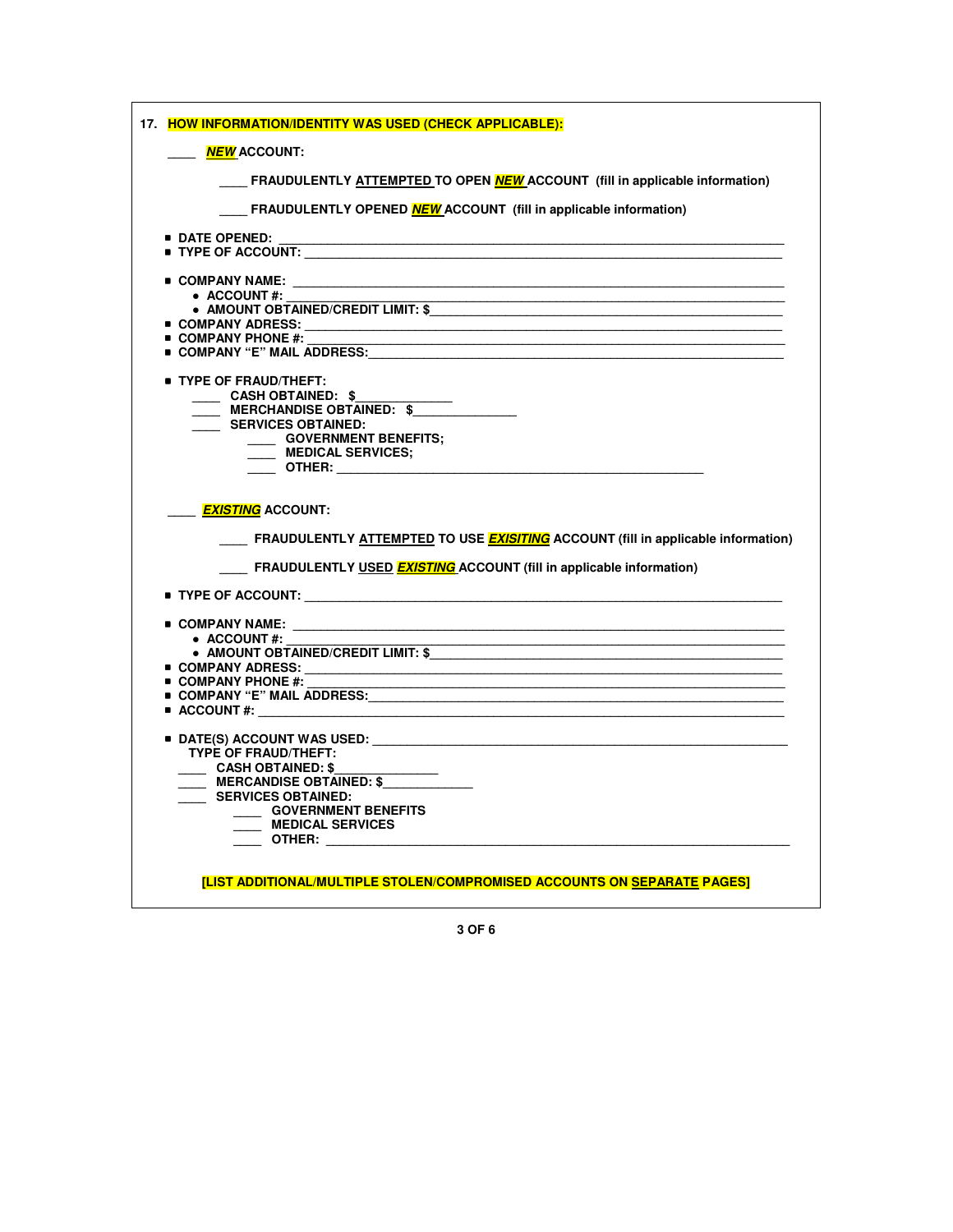| VICTIM ACCOUNT/NARRATIVE OF HOW THEFT OCCURRED OR DISCOVERED & ACTION TAKEN                                                                                                                                                                                                                                                                                                                                                                                  |
|--------------------------------------------------------------------------------------------------------------------------------------------------------------------------------------------------------------------------------------------------------------------------------------------------------------------------------------------------------------------------------------------------------------------------------------------------------------|
| 18. DETAILED NARRATIVE FROM VICTIM - INCLUDE THE FOLLOWING INFORMATION IF APPLICABLE:                                                                                                                                                                                                                                                                                                                                                                        |
| ■ LOCATION IDENTITY THEFT/LOSS BELIEVED TO HAVE OCCURRED<br>■ DESCRIPTION OF PERSONAL INFORMATION LOST/STOLEN/COMPROMISED:<br>$\bullet$ OTHER/ADDITIONAL IDENTITY INFORMATION LOST/STOLEN COMPROMISED                                                                                                                                                                                                                                                        |
| $\bullet$ Determine if victim authorized anyone to use name/personal information:<br>• IDENTIFY AUTHORIZED USER<br><b>DATE THEFT/COMPROMISE OCCURRED/DISCOVERED</b><br><b>EXPLANATION OF HOW THEFT/LOSS/COMPROMISE WAS DISCOVERED</b><br><b>EXPLANATION OF HOW ACCESS WAS GAINED TO IDENTITY INFORMATION (if known)</b><br><b>UP WAS IDENTITY THEFT RESULT OF ANOTHER CRIME:</b><br>____ BURGLARY ______ STOLEN AUTO _______ ROBBERY ______ OTHER TYPE THEFT |
| <b>DATE/TIME OTHER CRIME OCCURRED:</b><br>• INCIDENT # (if known)                                                                                                                                                                                                                                                                                                                                                                                            |
| ■ DESCRIPTION OF HOW PERSONAL INFORMATION WAS USED/FOR WHAT PURPOSE<br>• AMOUNT OF FINANCIAL LOSS (known at time of this report)<br><b>E. IF INTERNET PURCHASE - WEBSITE ADDRESS/COMPANY</b><br>$\bullet$ NAME/TELEPHONE # OF COMPANY REPRESENTATIVE/INVESTIGATOR MAKING CONTACT<br><b>DATE THEFT/LOSS REPORTED TO COMPANY/INSTITUTION</b><br><b>UNITED BY REPORTION OF FIGURE 10 YOU FEE</b> AT TIME OF REPORT:                                             |
| • METHOD USED: ________________                                                                                                                                                                                                                                                                                                                                                                                                                              |
| $\bullet$ Determine if victim is willing to assist in the investigation/prosecution if suspect is<br><b>IDENTIFIED/ARRESTED/CHARGED:</b><br>YES NO NOT SURE AT THIS TIME                                                                                                                                                                                                                                                                                     |
| $\bullet$ DETERMINE IF VICTIM HAS FILED A REPORT WITH ANY OTHER LAW ENFORCEMENT AGENCY:<br>$\bullet$ IF YES, NAME OF AGENCY/REPORT #:                                                                                                                                                                                                                                                                                                                        |
| <b>DETERMINE IF VICTIM HAS ADDITIONAL DOCUMENTATION TO SUPPORT THEFT/FRAUD CLAIM THAT</b><br><b>MIGHT ASSIST IN INVESTIGATION</b><br>$\bullet$ IF YES, IDENTIFY DOCUMENT:                                                                                                                                                                                                                                                                                    |
| <b>NARRATIVE:</b>                                                                                                                                                                                                                                                                                                                                                                                                                                            |
|                                                                                                                                                                                                                                                                                                                                                                                                                                                              |
|                                                                                                                                                                                                                                                                                                                                                                                                                                                              |
|                                                                                                                                                                                                                                                                                                                                                                                                                                                              |
|                                                                                                                                                                                                                                                                                                                                                                                                                                                              |
|                                                                                                                                                                                                                                                                                                                                                                                                                                                              |
|                                                                                                                                                                                                                                                                                                                                                                                                                                                              |
|                                                                                                                                                                                                                                                                                                                                                                                                                                                              |
|                                                                                                                                                                                                                                                                                                                                                                                                                                                              |
|                                                                                                                                                                                                                                                                                                                                                                                                                                                              |
|                                                                                                                                                                                                                                                                                                                                                                                                                                                              |
|                                                                                                                                                                                                                                                                                                                                                                                                                                                              |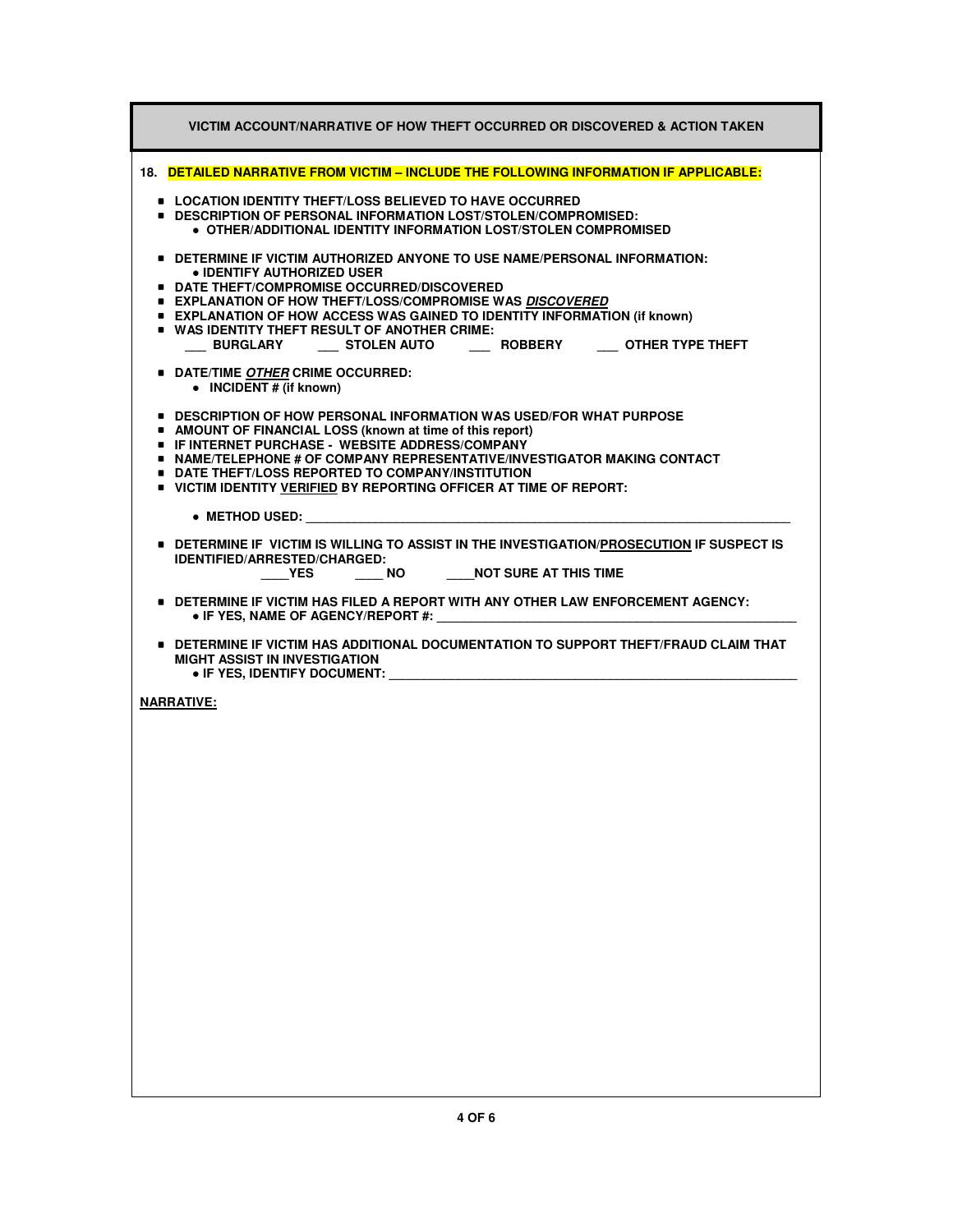| "POTENTIAL" SUSPECT INFORMATION                                                                                                                                                                                                |               |          |  |  |
|--------------------------------------------------------------------------------------------------------------------------------------------------------------------------------------------------------------------------------|---------------|----------|--|--|
| 19. "POTENTIAL" SUSPECT IDENTIFIERS:                                                                                                                                                                                           |               |          |  |  |
|                                                                                                                                                                                                                                |               |          |  |  |
|                                                                                                                                                                                                                                |               |          |  |  |
|                                                                                                                                                                                                                                |               |          |  |  |
| SUSPECT RELATIONSHIP TO VICTIM: Network and the contract of the contract of the contract of the contract of the contract of the contract of the contract of the contract of the contract of the contract of the contract of th |               |          |  |  |
| METHOD USED TO OBTAIN IDENTITY ITEM (if known/suspected):                                                                                                                                                                      |               |          |  |  |
|                                                                                                                                                                                                                                |               |          |  |  |
| AUTHORIZATION BY VICTIM TO SUSPECT TO USE PERSONAL IDENTITY INFORMANTION:                                                                                                                                                      | VES NO        |          |  |  |
| IF YES, TRANSACTIONS/CIRCUMSTANCES AUTHORIZED FOR (EXPLAIN):                                                                                                                                                                   |               |          |  |  |
|                                                                                                                                                                                                                                |               |          |  |  |
| <b>OFFICER CONTACT INFORMATION</b>                                                                                                                                                                                             |               |          |  |  |
| 20. NAME/ASSIGNMENT/TELEPHONE # REPORTING OFFICER:                                                                                                                                                                             |               |          |  |  |
| (NAME)                                                                                                                                                                                                                         | (TELEPHONE #) | (E MAIL) |  |  |
| 21. NAME/ASSIGNMENT/TELEPHONE # OF FOLLOW-UP INVESTIGATOR (if known):                                                                                                                                                          |               |          |  |  |
| (NAME)                                                                                                                                                                                                                         | (TELEPHONE #) | (E MAIL) |  |  |

**5 OF 6**